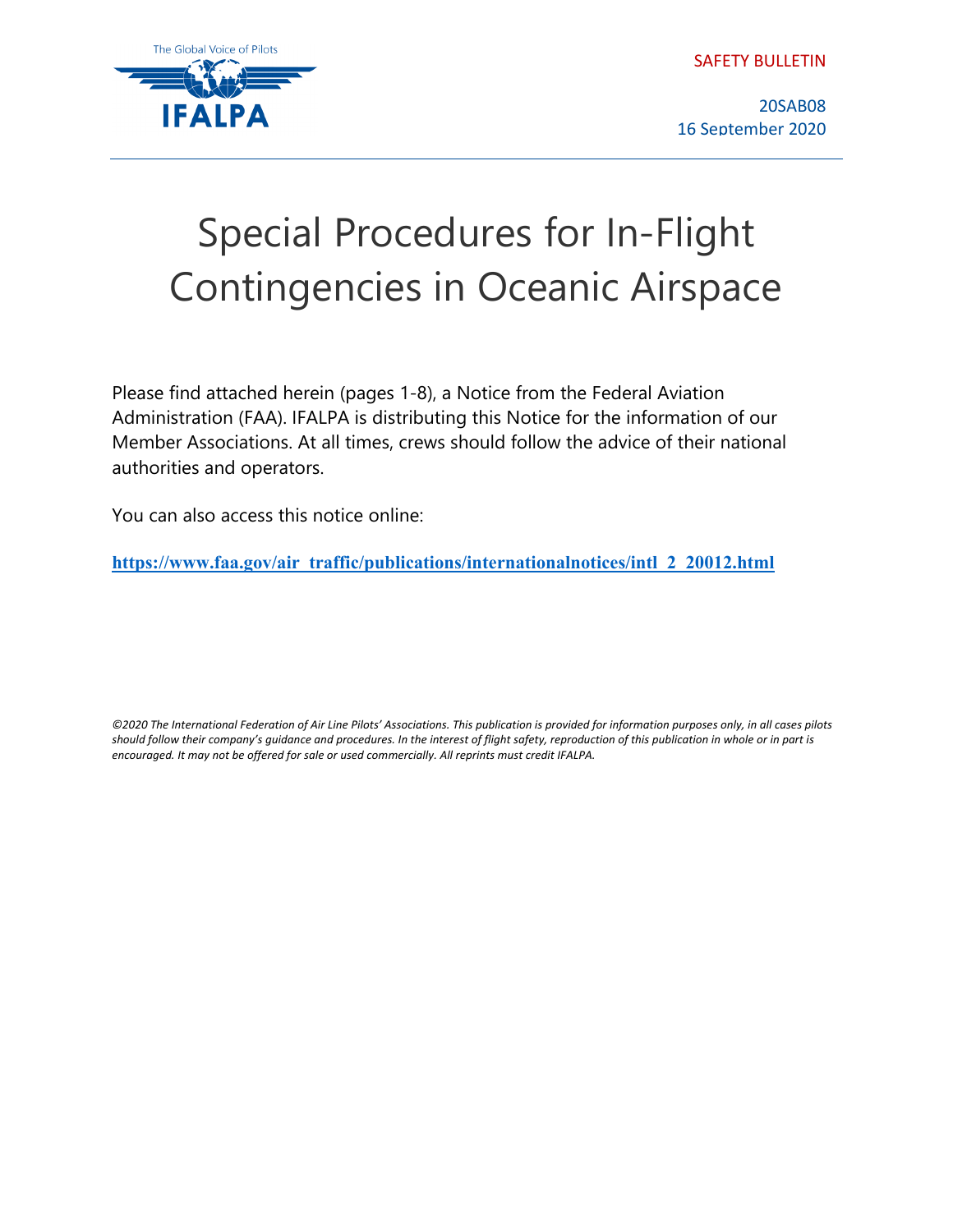

### Federal Aviation Administration

"**Special Procedures for In-Flight Contingencies in Oceanic Airspace" [https://www.faa.gov/air\\_traffic/publications/internationalnotices/intl\\_2\\_20012.html](https://www.faa.gov/air_traffic/publications/internationalnotices/intl_2_20012.html)** 

**Madison Walton, Aviation Safety Inspector FAA Flight Standards Service, Flight Technologies and Procedures, AFS-410B**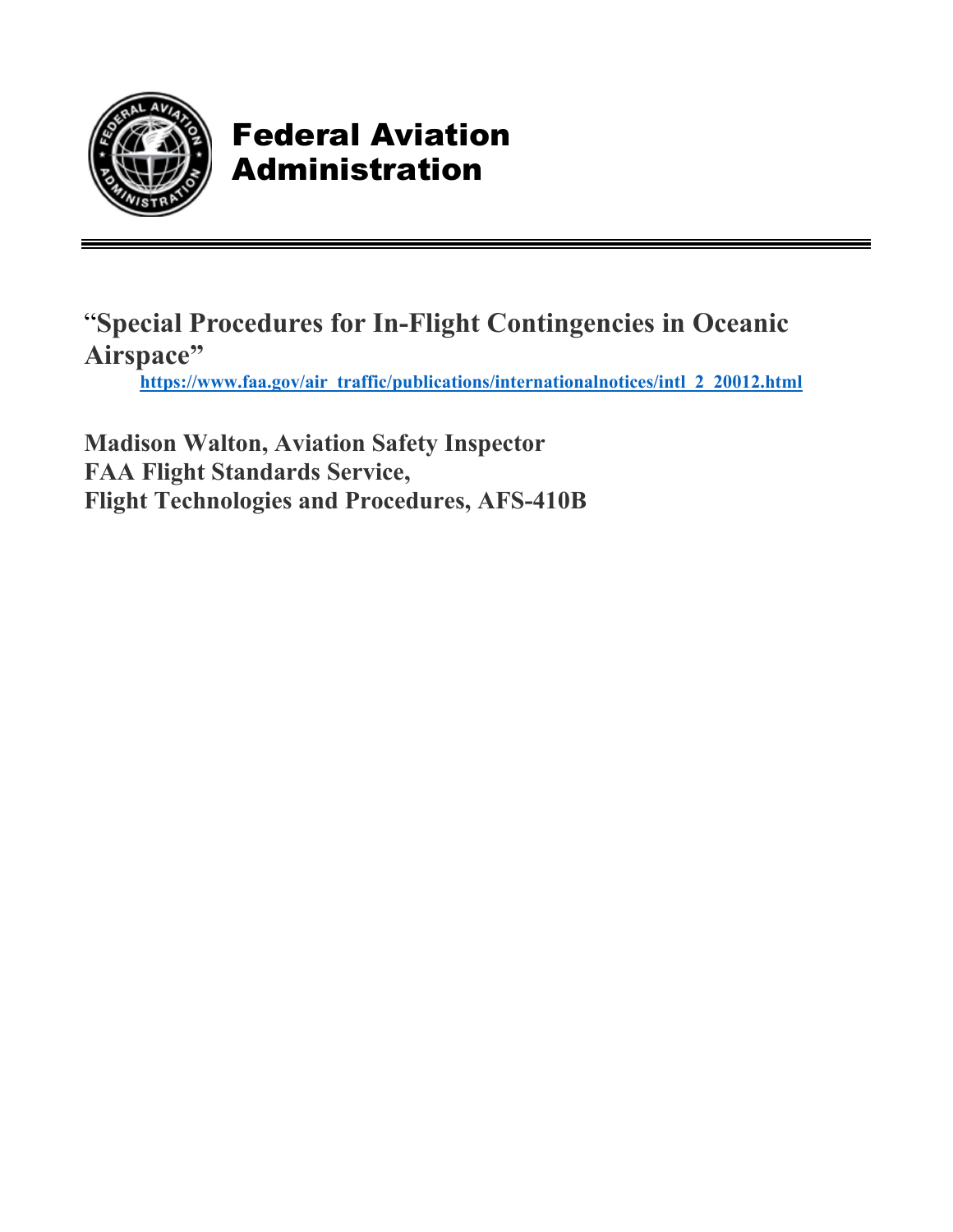## **Special Procedures for In-Flight Contingencies in Oceanic Airspace**

**Effective Date:** The procedures contained in this Notice are effective on **November 5, 2020.**

#### *NOTE−*

*The FAA will cancel this Notice upon publication of the content in the U.S. Aeronautical Information Publication (AIP).*

**Purpose:** This Notice introduces the International Civil Aviation Organization's (ICAO) new in-flight contingency procedures.

**Cancellation:** Effective November 5, 2020, the provisions of this Notice supersede the provisions in the U.S. Aeronautical Information Manual (AIM), paragraph 7-1-14 c., *Procedures for Weather Deviations and Other Contingencies in Oceanic Controlled Airspace*, and the U.S. AIP, ENR 7.3., *Special Procedures for In-Flight Contingencies in Oceanic Airspace*.

**Applicability:** Once effective, these procedures are applicable in **all** FAA-administered oceanic Flight Information Regions (FIR).

#### **A. Introduction:**

- 1. Although all possible contingencies cannot be covered, the procedures in sections B, C, and E provide for the more frequent cases, such as:
- 2. Inability to comply with assigned clearance due to meteorological conditions (see section E);
- 3. En route diversion across the prevailing traffic flow (for example, due to medical emergencies (see sections B and C); and
- 4. A loss or significant reduction of the required navigation capability when operating in airspace where the navigation performance accuracy is a prerequisite to the safe conduct of flight operations; or in the event of pressurization failure (see sections B and C).

#### *NOTE−*

*Guidance on procedures to follow when an aircraft experiences a degradation in navigation capabilities can be found in ICAO Doc 4444, Procedures for Air Navigation Services – Air Traffic Management, Chapter 5, section 5.2.2.*

The pilot shall take action as necessary to ensure the safety of the aircraft. The pilot's judgement shall determine the sequence of actions to be taken in regard to the prevailing circumstances. Air traffic control shall render all possible assistance.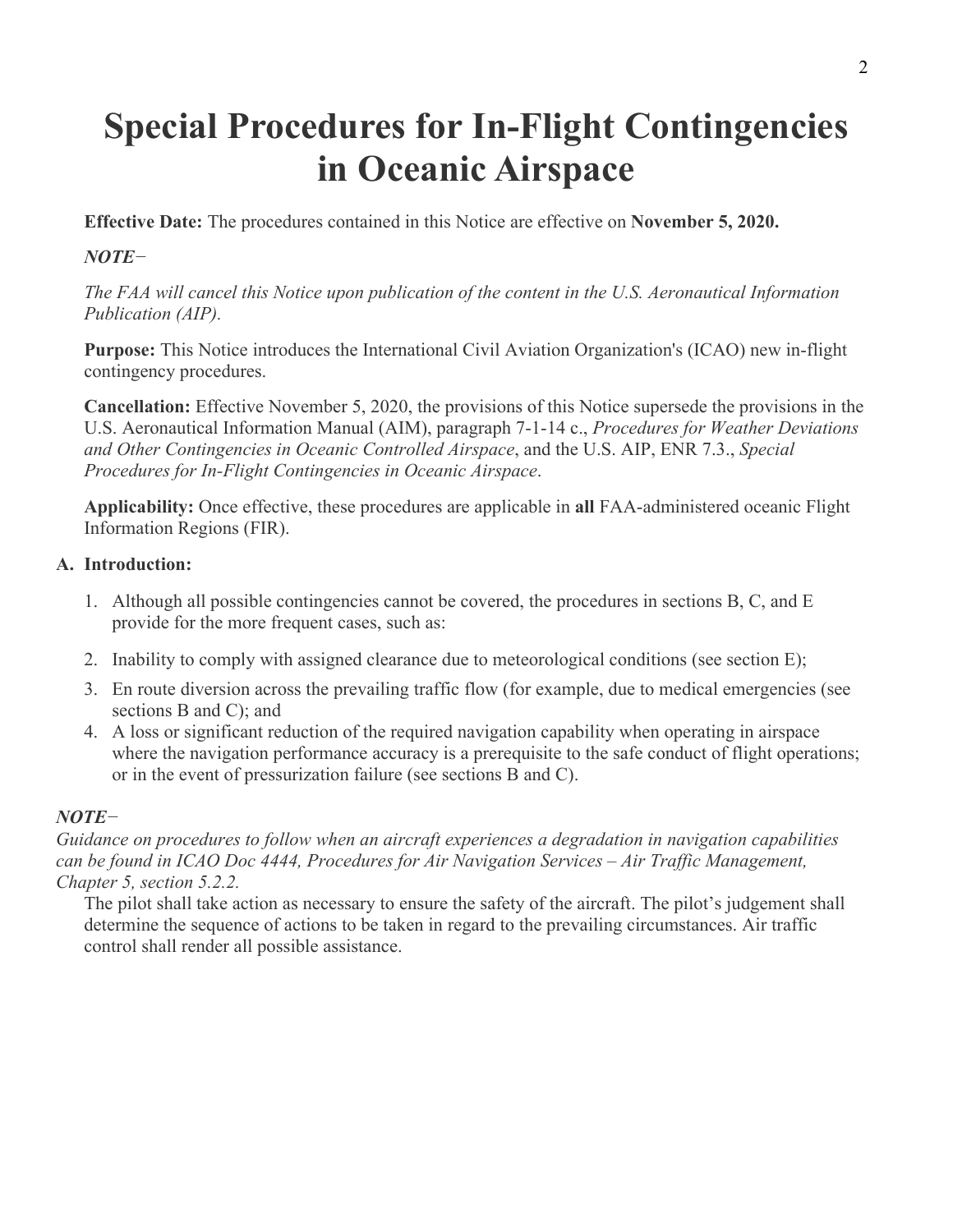#### B. **General Procedures:**

*NOTE−*

*Figure 1 provides an aid for understanding and applying the contingency procedures contained in sections B and C.*

- **1.** If an aircraft is unable to continue the flight in accordance with its ATC clearance, a revised clearance shall be obtained, whenever possible, prior to initiating any action.
- **2.** If prior clearance cannot be obtained, the following contingency procedures should be employed until a revised clearance is received:
	- a. Leave the cleared route or track by initially turning at **least 30 degrees** to the right or to the left in order to intercept and maintain a parallel, same direction track or route offset 9.3 km **(5.0 NM)**. The direction of the turn should be based on one or more of the following:
		- i. Aircraft position relative to any organized track or route system;
		- ii. The direction of flights and flight levels allocated on adjacent tracks;
		- iii. The direction to an alternate airport;
		- iv. Any strategic lateral offset being flown; and
		- v. Terrain clearance
	- b. The aircraft should be flown at a flight level and an offset track where other aircraft are less likely to be encountered;
	- c. Watch for conflicting traffic both visually and by ACAS (if equipped), leaving ACAS in RA mode at all times unless aircraft operating limits dictate otherwise;
	- d. Turn on all aircraft exterior lights (commensurate with appropriate operating limitations);
	- e. Keep the SSR transponder on at all times and, when able, squawk 7700, as appropriate;
	- f. As soon as practicable, the pilot shall advise air traffic control of any deviation from assigned clearance;
	- g. Use whatever means is appropriate (i.e., voice and/or CPDLC) to communicate during a contingency or emergency;
	- h. If voice communication is used, the radiotelephony distress signal (MAYDAY) or urgency signal (PAN PAN), preferably spoken three times, shall be used as appropriate;
	- i. When emergency situations are communicated via CPDLC, the controller may respond via CPDLC. However, the controller may also attempt to make voice communication contact with the aircraft;

**NOTE**−*Additional guidance on emergency procedures for controllers, radio operators, and flight crew, in data link operations can be found in the Global Operational Data Link (GOLD) Manual (Doc10037).*

j. Establish communications with nearby aircraft by broadcasting at suitable intervals on 121.5 MHz (or as a backup on the inter−pilot air−to−air frequency 123.45 MHz). Also broadcast where appropriate on the frequency in use: aircraft identification, the nature of the distress condition, intention of the person in command, position (including the ATS route designator or the track code, as appropriate), and flight level; and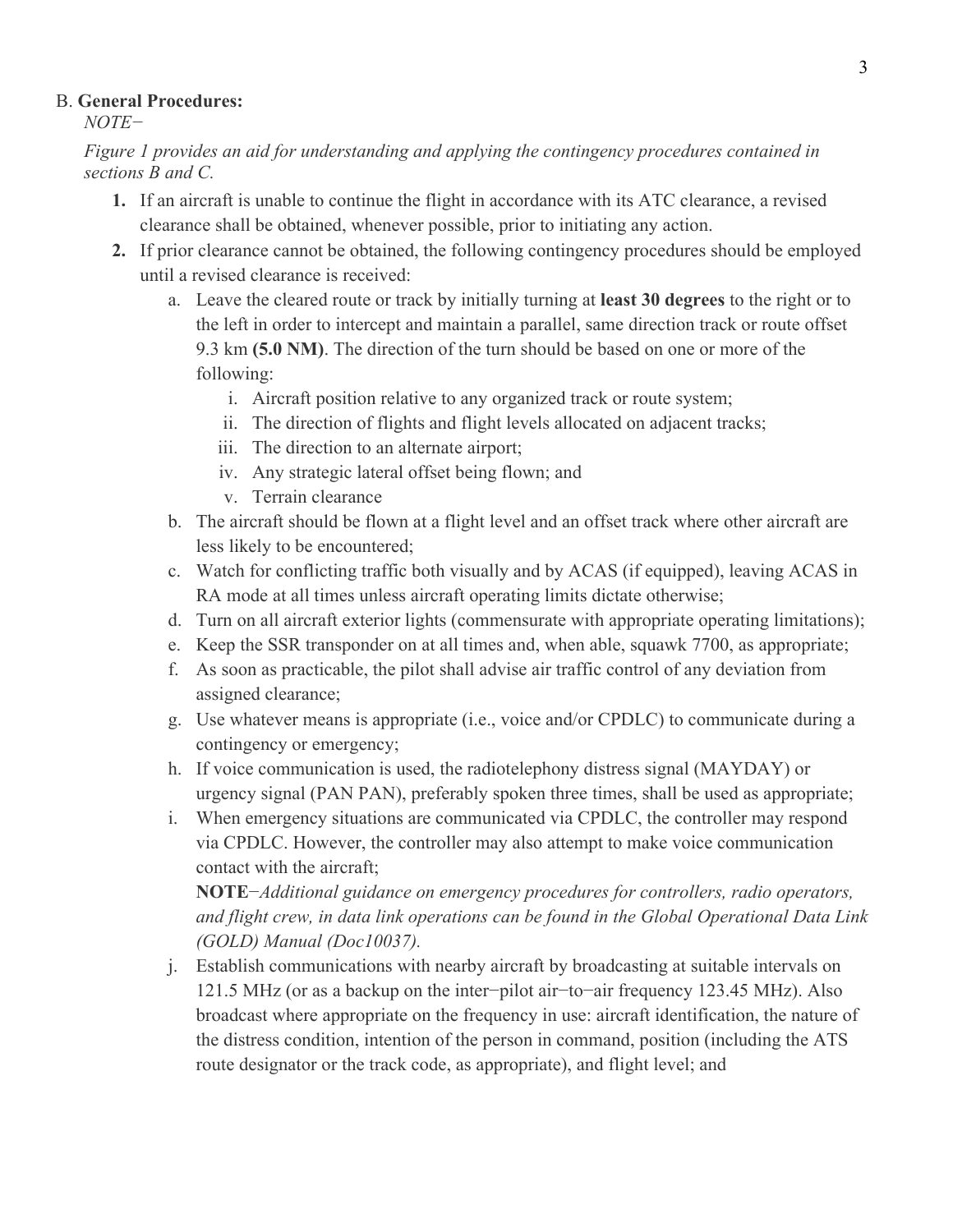k. The controller should attempt to determine the nature of the emergency and ascertain any assistance that may be required. Subsequent ATC action with respect to that aircraft must be based on the intentions of the pilot and overall traffic situation.

#### **C. Actions to be Taken Once Offset from Track**

#### *NOTE−*

*The pilot's judgement of the situation and the need to ensure the safety of the aircraft will determine whether the actions outlined in C.2.a. or C.2.b. will be taken. Factors for the pilot to consider when diverting from the cleared route or track without an ATC clearance include, but are not limited to: operation within a parallel track system; the potential for User Preferred Routes (UPR) parallel to the aircraft's track or route; the nature of the contingency (for example, aircraft system malfunction); and weather factors (for example, convective weather at lower flight levels).*

**1.** If possible, maintain the assigned flight level until established on the 9.3 km (5.0 NM) parallel, same direction track or route offset. If unable, initially minimize the rate of descent to the extent that is operationally feasible.

**2.** Once established on a parallel, same direction track or route offset by 9.3 km (5.0 NM), either:

a. Descend below FL 290, establish a 150 m (500 ft) vertical offset from those flight levels normally used, and proceed as required by the operational situation or, if an ATC clearance has been obtained, proceed in accordance with the clearance, or

#### *NOTE−*

*Descent below FL 290 is considered particularly applicable to operations where there is a predominant traffic flow (for example, east−west) or parallel track system where the aircraft's diversion path will likely cross adjacent tracks or routes. A descent below FL 290 can decrease the likelihood of conflict with other aircraft, ACAS RA events, and delays in obtaining a revised ATC clearance*.

b. Establish a 150 m (500 ft) vertical offset (or 300 m (1000 ft) vertical offset if above FL 410) from those flight levels normally used, and proceed as required by the operational situation, or if an ATC clearance has been obtained, proceed in accordance with the clearance.

#### *NOTE−*

*Altimetry system error may lead to less than actual 150 m (500 ft) vertical separation when the procedure above is applied. In addition, with the 150 m (500 ft) vertical offset applied, ACAS RAs may occur.*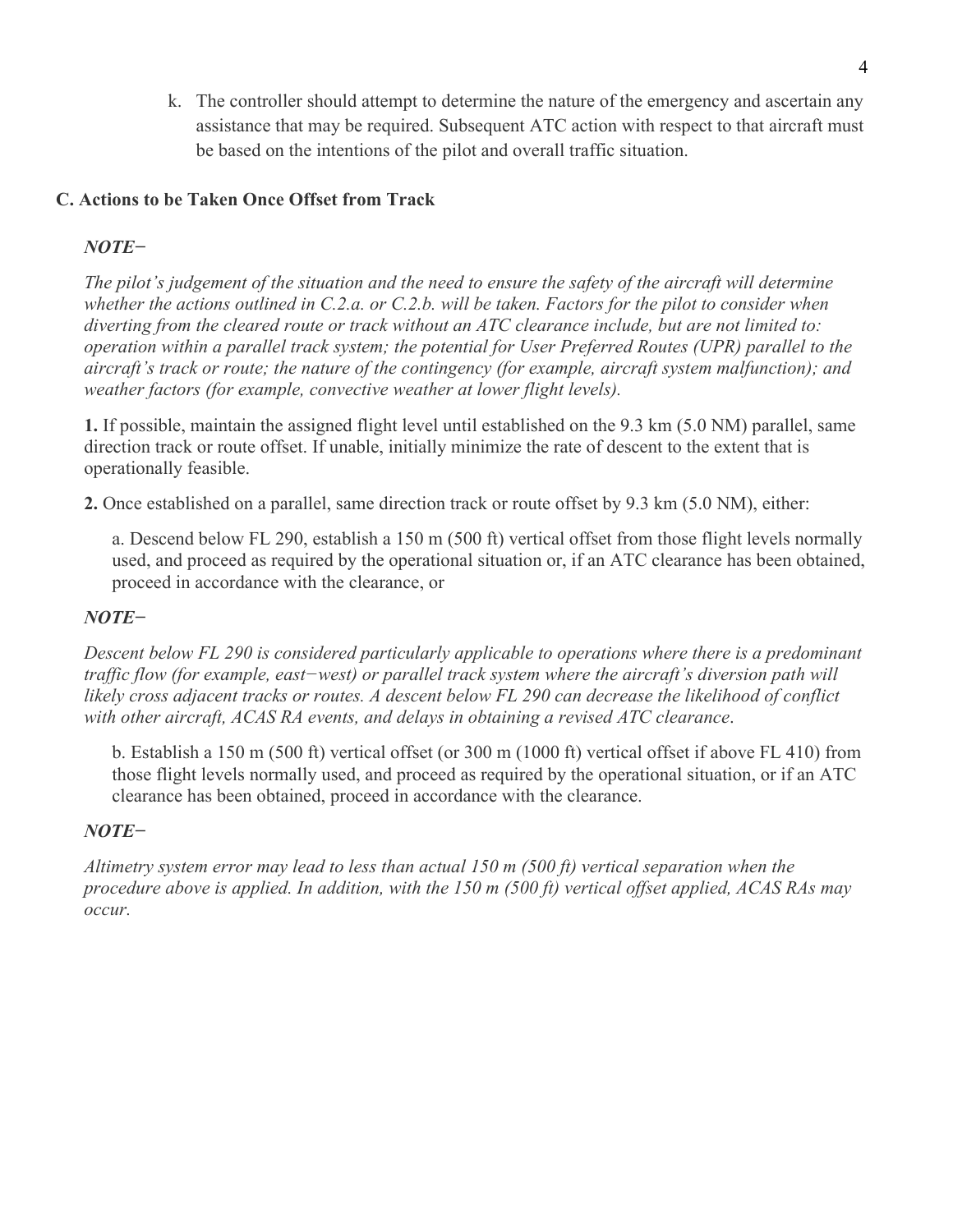

*Visual aid for understanding and applying the contingency procedures guidance*

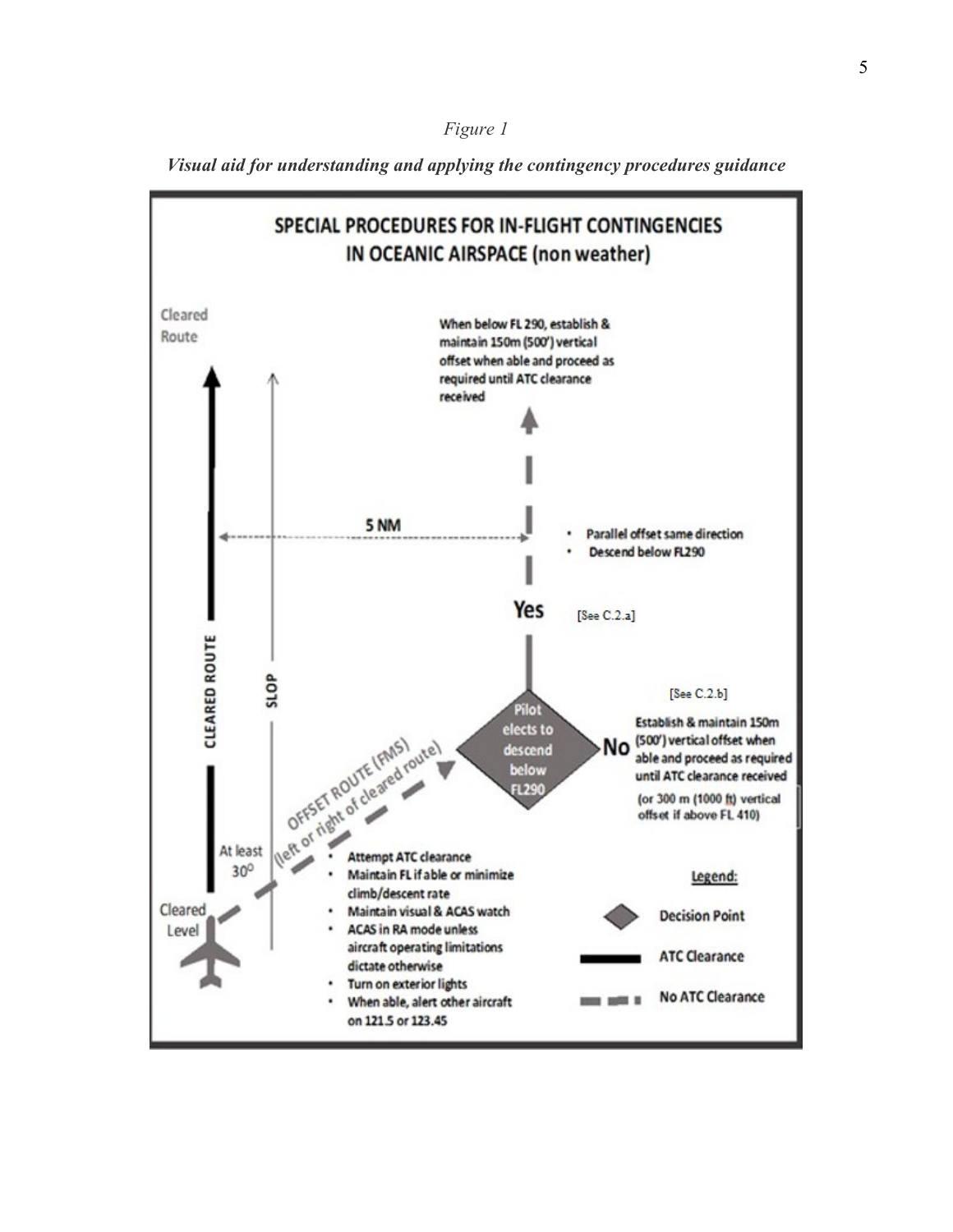#### **D. Extended Range Operations by Airplanes with Two−Turbine Power−Units (ETOPS)**

#### *NOTE−*

#### *This section is unchanged from the AIP contents; it is added here to aid the reader*

1. If the contingency procedures are employed by a twin−engine aircraft as a result of an engine shutdown or failure of an ETOPS critical system, the pilot should advise ATC as soon as practicable of the situation, reminding ATC of the type of aircraft involved, and request expeditious handling.

#### **E. Weather Deviation Procedures**

#### **1. General**

#### *NOTE−*

*The following procedures are intended for deviations around adverse meteorological conditions.*

a. When weather deviation is required, the pilot should contact ATC via CPDLC or voice. A rapid response may be obtained by either:

- 1. Stating, "WEATHER DEVIATION REQUIRED" to indicate that priority is desired on the frequency and for ATC response; or
- 2. Requesting a weather deviation using a CPDLC lateral downlink message.

b. When necessary, the pilot should initiate the communications using the urgency call "PAN PAN" (preferably spoken three times) or by using a CPDLC urgency downlink message.

c. The pilot shall inform ATC when a weather deviation is no longer required, or when a weather deviation has been completed and the aircraft has returned to its cleared route.

#### **2. Actions to be Taken When Controller−Pilot Communications Are Established**

a. The pilot should notify ATC and request clearance to deviate from track or route, advising when possible the extent of the deviation requested. The flight crew will use whatever means are appropriate (i.e., CPDLC and/or voice) to communicate during a weather deviation.

#### *NOTE−*

*Pilots are advised to contact ATC as soon as possible with requests for clearance in order to provide time for the request to be assessed and acted upon.*

b. ATC should take one of the following actions:

- 1. When appropriate separation can be applied, issue clearance to deviate from track; or
- 2. If there is conflicting traffic and ATC is unable to establish appropriate separation, ATC should:
	- a. Advise the pilot of inability to issue clearance for the requested deviation;
	- b. Advise the pilot of conflicting traffic; and
	- c. Request the pilot's intentions.
	- d. The pilot should take one of the following actions:
		- i. Comply with the ATC clearance issued; or
		- ii. Advise ATC of intentions and execute the procedures provided in paragraph 3.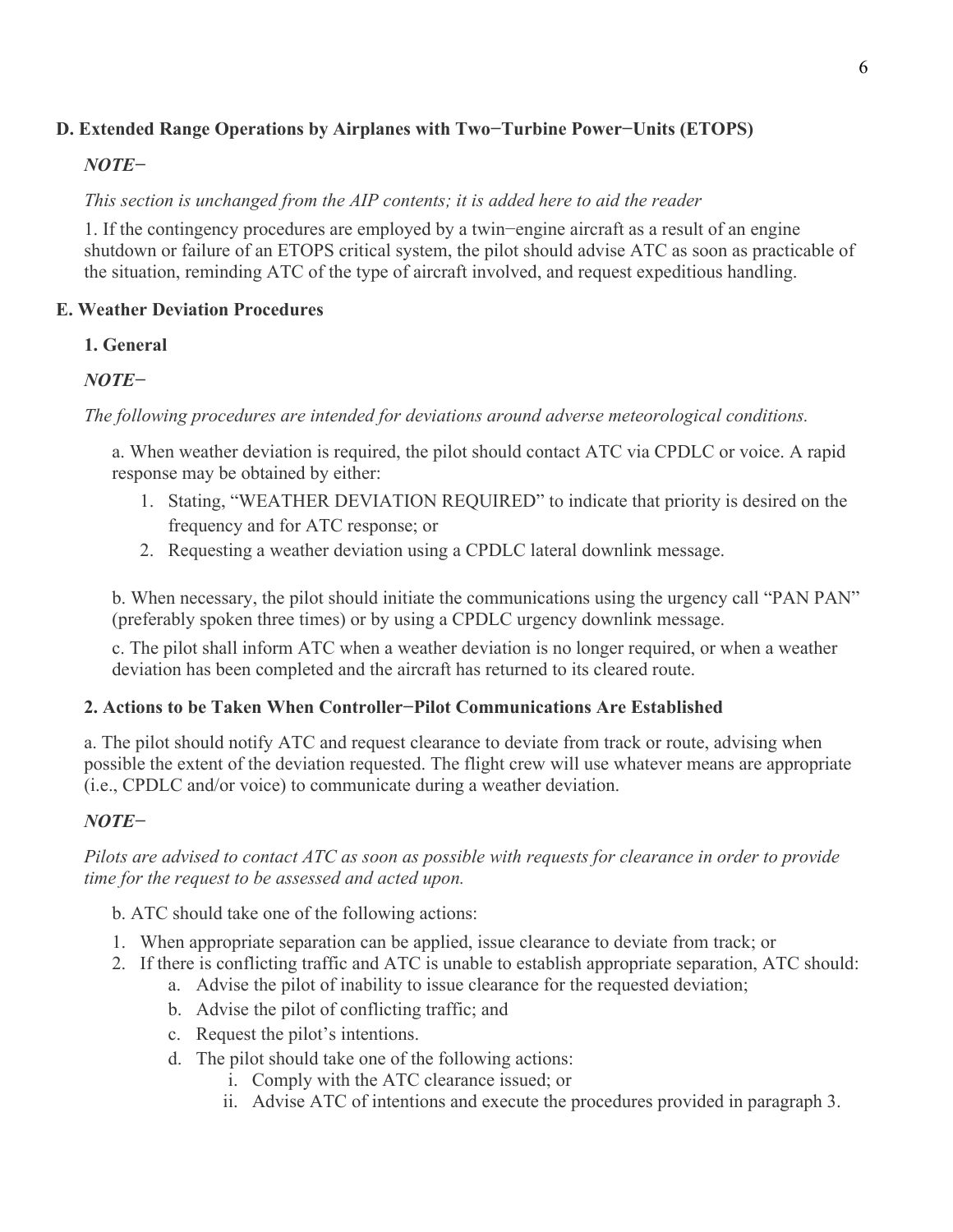#### **3. Actions to be Taken if a Revised ATC Clearance Cannot Be Obtained** *NOTE−*

*The provisions of this paragraph apply to situations where a pilot needs to exercise the authority of a pilot−in−command under the provisions of ICAO Annex 2, 2.3.1.*

a. If the aircraft is required to deviate from track or route to avoid adverse meteorological conditions, and prior clearance cannot be obtained, an ATC clearance shall be obtained at the earliest possible time. Until an ATC clearance is received, the pilot shall take the following actions:

- 1. If possible, deviate away from an organized track or route system;
- 2. Establish communications with and alert nearby aircraft by broadcasting at suitable intervals: aircraft identification, flight level, position (including ATS route designator or the track code) and intentions, on the frequency in use and on 121.5 MHz (or as a backup, on the inter−pilot air−to−air frequency 123.45 MHz);
- 3. Watch for conflicting traffic both visually and by reference to ACAS, if equipped;
- 4. Turn on all aircraft exterior lights (commensurate with appropriate operating limitations);
- 5. For deviations less than 9.3 km (5.0 NM) from the originally cleared track or route, remain at a level assigned by ATC;
- 6. For deviations greater than or equal to 9.3 km (5.0 NM) from the originally cleared track or route, when the aircraft is approximately 9.3 km (5.0 NM) from track, initiate a level change in accordance with Table 1;
- 7. If the pilot receives clearance to deviate from the cleared track or route for a specified distance and subsequently requests but is denied clearance to deviate beyond that distance, the pilot should **apply an altitude offset in accordance with Table 1 immediately**;
- 8. When returning to track or route, the aircraft should be at the previously assigned flight level prior to a point 9.3 km (5.0 NM) from the route centerline.

b. If contact was not established prior to deviating, continue to attempt to contact ATC to obtain a clearance. If contact was established, continue to keep ATC advised of intentions and obtain essential traffic information.

#### *NOTE−*

*If, as a result of actions taken under the provisions of E.3.a. above, the pilot determines that there is another aircraft at or near the same flight level with which a conflict may occur, then the pilot is expected to adjust the path of the aircraft as necessary to avoid conflict.*